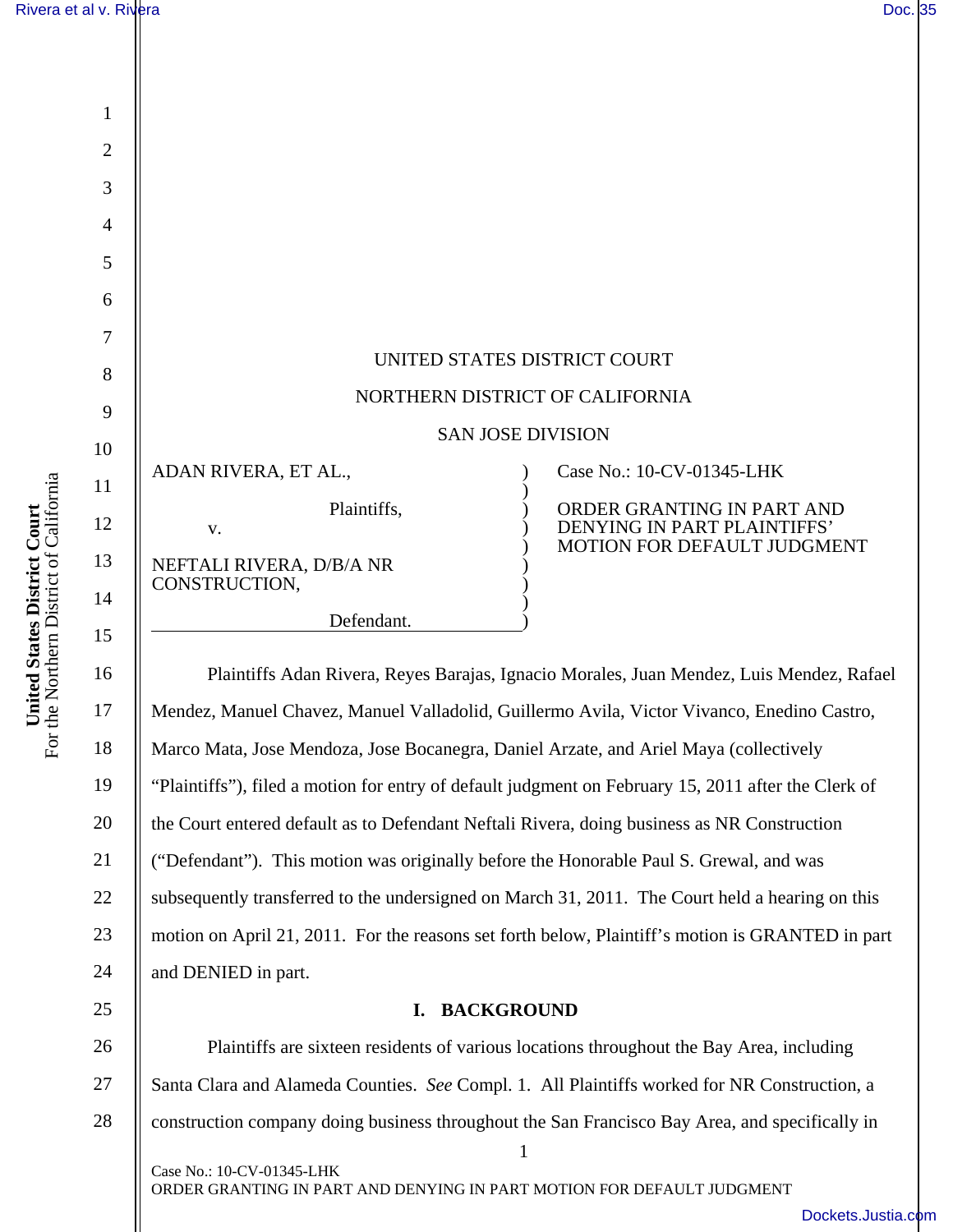3 4 5 6 7 8 9 10 United States District Court<br>For the Northern District of California For the Northern District of California 11 **United States District Court**  12 13 14 15 16 17

18

19

20

21

22

23

24

25

26

27

28

1

2

the cities of San Jose and Milpitas, at some point during the four years prior to the filing of this action. *Id.* at 3. During the course of Plaintiffs' employment with Defendant, Plaintiffs were paid on an hourly basis, and regularly worked in excess of 8 hours per day and more than 40 hours per week. *Id.* at 4. Plaintiffs were variously told that they would be paid hourly, and told at other times that they would be paid on a contract basis. Plaintiffs did not have management or administrative functions, and performance of their job duties did not require the exercise of independent discretion and judgment. *Id.* Plaintiffs did not maintain any professional licenses with the state or practice any recognized profession. *Id*. All Plaintiffs allege that they were not paid their earned wages for numerous hours worked between September 2009 and November 2009, while other Plaintiffs allege they were not paid for additional work as well. *Id*. at 4-5. Additionally, Plaintiffs allege that they were not properly compensated for overtime work. *Id.* at 7- 9. Finally, Plaintiffs allege that Defendant did not provide lawfully required rest/meal periods and wage statements. *Id.* at 9-10, 12.

Plaintiffs seek relief under the Federal Fair Labor Standards Act ("FLSA"), 29 U.S.C. § 216; California Labor Code, Cal. Lab. Code §§ 200, 226, 226.7, 1194; California Unfair Business Practices, Cal. Bus. & Prof. Code § 17200; and common law breach of contract. On April 28, 2010, Plaintiff served Defendant with a Summons and Complaint. *See* Dkt. No. 5. The Clerk of the Court entered default against Defendant on June 30, 2010. *See* Dkt. No. 7. Now pending before the Court is Plaintiffs' motion for entry of default judgment against Defendant under Federal Rule of Civil Procedure 55(b)(2). *See* Pls.' Mot. for Default Judgment ("Pls.' Mot.") at 1, Dkt. No. 16. Plaintiffs request an award of \$135,640.05 in damages. In the motion for default judgment, however, Plaintiffs do not pursue the § 17200 claim.

# **II. LEGAL STANDARDS**

"The district court's decision whether to enter a default judgment is a discretionary one." *Aldabe v. Aldabe*, 616 F.2d 1089, 1092 (9th Cir. 1980). After the Clerk enters a party's default under Fed. R. Civ. P. 55(a), the Court may enter a default judgment against the party. *See* Fed. R. Civ. P.  $55(b)(2)$ . "A failure to make a timely answer to a properly served complaint will justify the entry of a default judgment." *Benny v. Pipes*, 799 F.2d 489, 492 (9th Cir. 1986). "The general rule

2

Case No.: 10-CV-01345-LHK ORDER GRANTING IN PART AND DENYING IN PART MOTION FOR DEFAULT JUDGMENT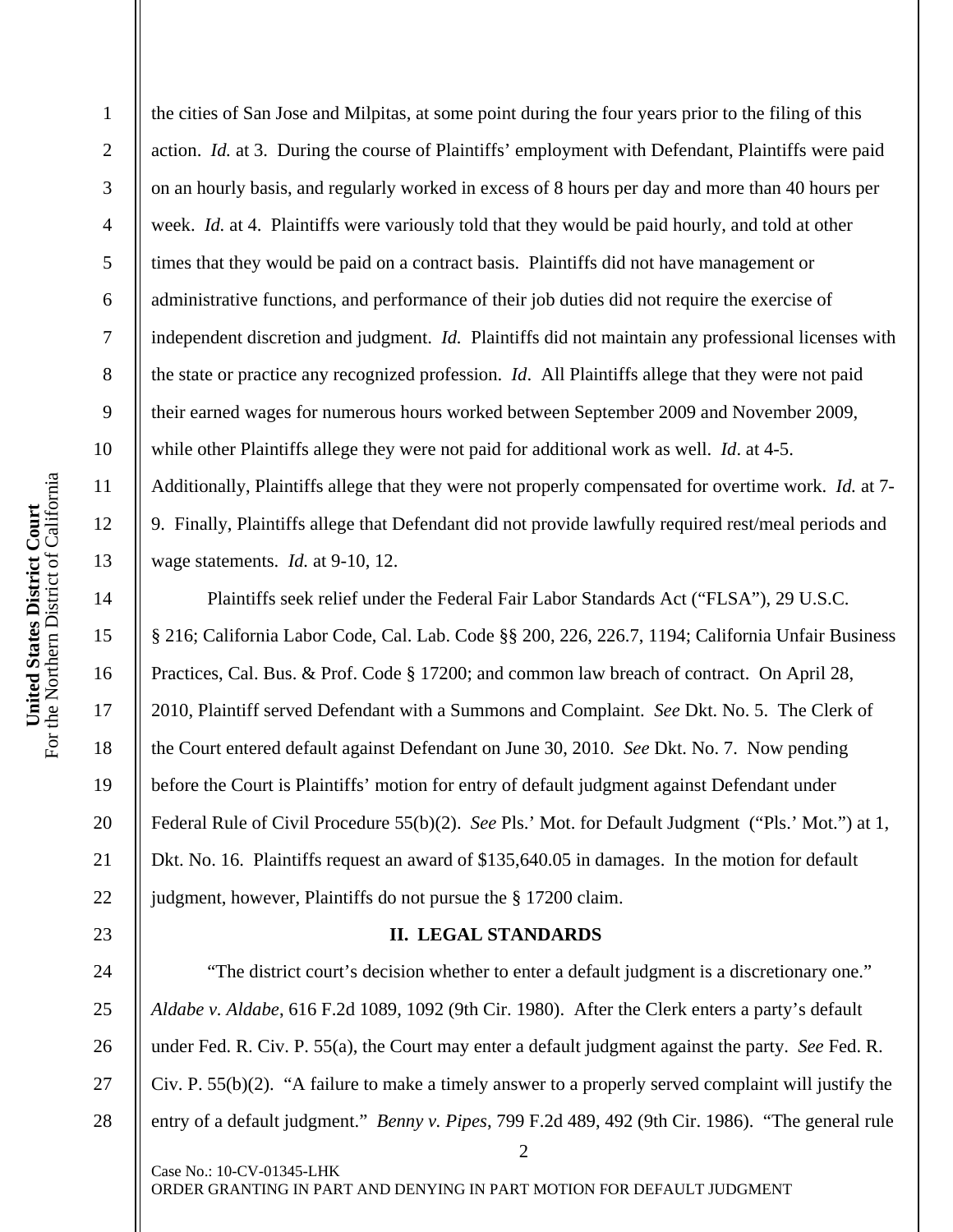1

2

3

4

5

6

7

8

9

10

11

12

13

14

15

16

17

18

19

20

21

22

23

24

25

of law is that upon default the factual allegations of the complaint, except those relating to the amount of damages, will be taken as true." *TeleVideo Sys., Inc. v. Heidenthal*, 826 F.2d 915, 917- 18 (9th Cir. 1987)) (quoting *Geddes v. United Fin. Group*, 559 F.2d 557, 560 (9th Cir. 1977)) (quotation marks omitted). "However, necessary facts not contained in the pleadings, and claims which are legally insufficient, are not established by default." *Cripps v. Life Ins. Co. of N. Am.*, 980 F.2d 1261, 1267 (9th Cir. 1992) (*citing Danning v. Lavine*, 572 F.2d 1386, 1388 (9th Cir. 1978)). "When entry of judgment is sought against a party who has failed to plead or otherwise defend, a district court has an affirmative duty to look into its jurisdiction over both the subject matter and the parties." *In re Tuli*, 172 F.3d 707, 712 (9th Cir. 1999).

#### **III. DISCUSSION**

#### **A. Jurisdiction**

This Court has subject matter jurisdiction (federal question) over Plaintiffs' FLSA claim. *See* 29 U.S.C. § 216(b) ("An action to recover the liability prescribed in either of the preceding sentences may be maintained against any employer (including a public agency) in any Federal or State court of competent jurisdiction by any one or more employees for and in behalf of himself or themselves and other employees similarly situated."). This Court has supplemental jurisdiction over the related state law claims. *See* 28 U.S.C. 1367(a).

Moreover, there is no question that the Court has personal jurisdiction over Defendant, a sole proprietorship that is incorporated in California, has its primary offices in Dixon, California, and operates throughout the San Francisco Bay Area, including Santa Clara and Alameda counties. In fact, the claims in this case arise from Plaintiffs employment with NR Construction on projects in Santa Clara and Milpitas, California.

With the jurisdictional prerequisites satisfied, the Court will proceed to analyze Plaintiffs' claims for damages.

### **B. Claims for Damages**

Case No.: 10-CV-01345-LHK

26 27 28 Where an employer fails to maintain accurate payroll records, an employee carries his burden under the FLSA if he shows he performed work for which he was improperly compensated and produces some evidence to show the amount and extent of that work "as a matter of just and

ORDER GRANTING IN PART AND DENYING IN PART MOTION FOR DEFAULT JUDGMENT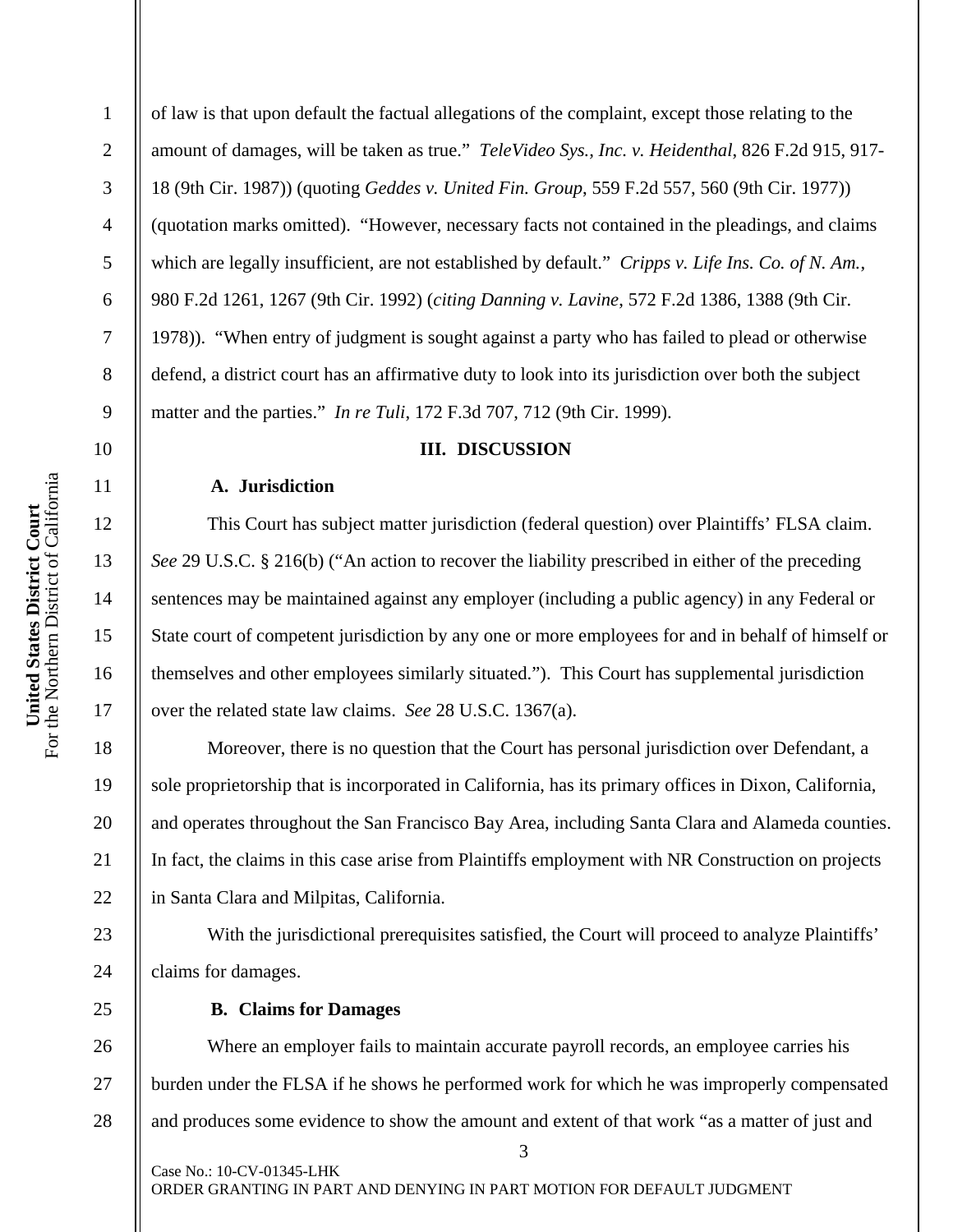reasonable inference." *Anderson v. Mt. Clemens Pottery Co.*, 328 U.S. 680, 687 (1946),

*superseded by statute on other ground*, Portal-to-Portal Act, 61 Stat. 86-87; *see also Brock v. Seto*, 790 F.2d 1446, 1448 (9th Cir. 1986); *McLaughlin v. Seto*, 850 F.2d 586, 589 (9th Cir. 1988). "The burden then shifts to the employer to come forward with evidence of the precise amount of work performed, or with evidence to negate the reasonableness of the inference to be drawn from the employee's evidence." *Mt. Clemens Pottery*, 328 U.S. at 687-88. If the employer fails to produce such evidence, the court may then award damages to the employee. *Id.* at 688. Moreover, the award of back wages is not barred for being "too speculative" if the employer failed to keep records as required by FLSA. *Seto,* 790 F.2d at 1448.

California courts have shifted the burden of proof to employers reasoning that "applying the normal burden of proof in such circumstances would unfairly penalize an employee for the employer's failure to keep proper records and would allow the employer to keep the benefits of the employee's labors without paying full compensation." *Amaral v. Cintas Corp. No. 2*, 163 Cal. App. 4th 1157, 1189 (Cal. App. 1st. 2008). Therefore, "[u]nless the employer can provide accurate estimates [of hours worked], it is the duty of the trier of facts to draw whatever reasonable inferences can be drawn from the employees' evidence." *Mt. Clemens Pottery*, 328 U.S. at 688*.* 

Here, the Clerk has entered default against the Defendant. All facts pled by Plaintiffs will be deemed as true, and all issues pertaining to the amount of damages will be ascertained from those facts and from the reasonable inferences drawn from Plaintiffs' evidence.

### **1. Breach of Contract – Failure to Pay Agreed Upon Wages**

Under California law, to prevail on a breach of contract claim, a plaintiff must show: (1) the existence of a contract; (2) performance by the plaintiff; (3) a breach by the defendant; and (4) damages. *See Careau & Co. v. Sec. Pac. Bus. Credit, Inc.*, 222 Cal. App. 3d 1371, 1399 (1990). Here, Plaintiffs have alleged facts sufficient to establish breach of contract.

25 26 Plaintiffs state that in September 2009, each Plaintiff was employed by NR Construction. *See* Declarations of Sixteen Plaintiffs ("Pls.' Decl.") at  $\P$  5-6, attached to Pls.' Mot. Each Plaintiff entered into an oral agreement with the Defendant, agreeing to furnish labor under an agreed upon hourly wage creating a valid contract. Compl. 4, ¶ 15. Moreover, from September 2009 to

4

ORDER GRANTING IN PART AND DENYING IN PART MOTION FOR DEFAULT JUDGMENT

Case No.: 10-CV-01345-LHK

1

2

3

4

5

6

7

8

9

10

11

12

13

14

15

16

17

18

19

20

21

22

23

24

27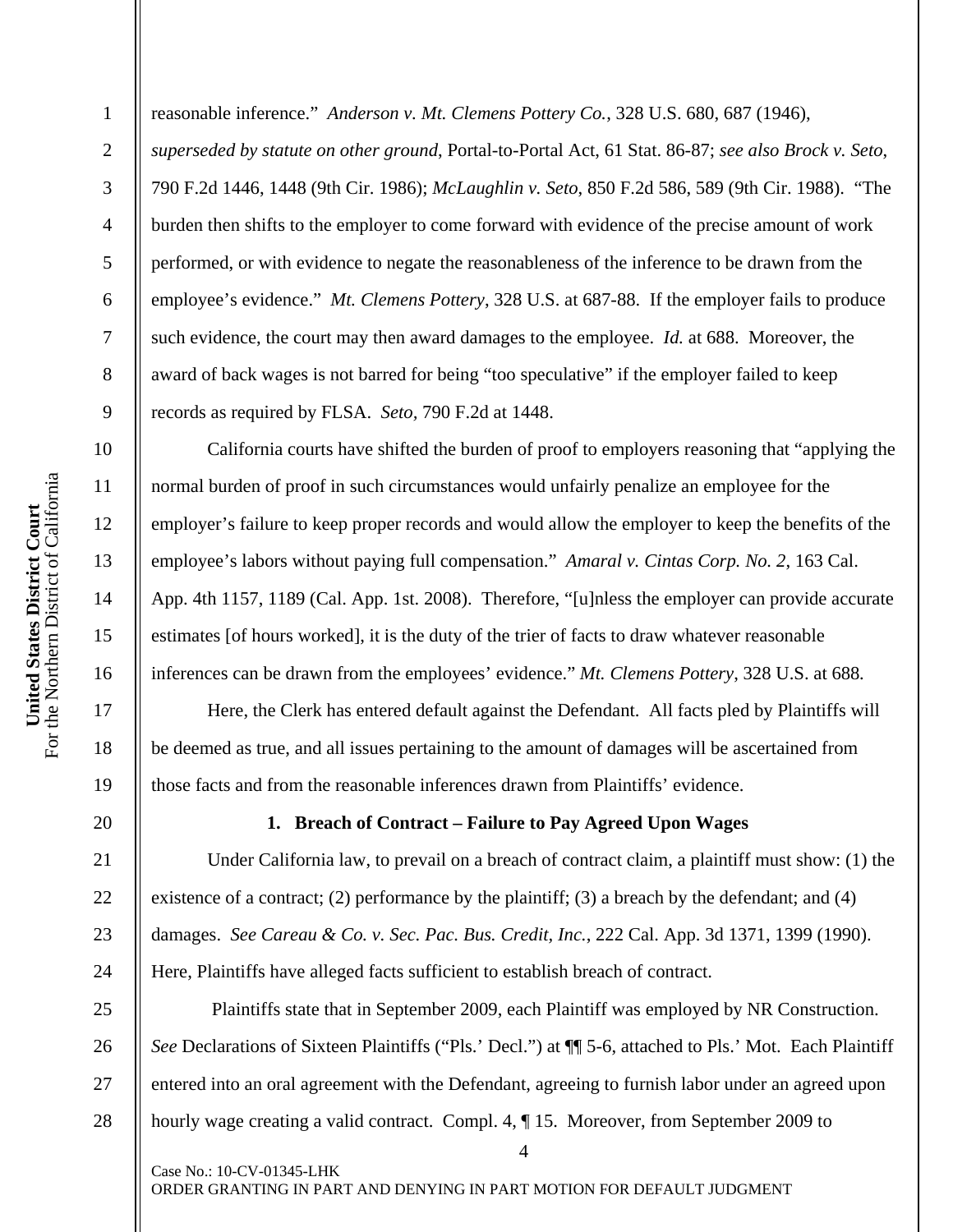November 2009, Plaintiffs, on behalf of the Defendant, worked on two separate apartment projects, one in Milpitas, California and the other in San Jose, California. Pls.' Mot. at 4 (citing declarations). Plaintiffs worked on the sites and performed various jobs involving the installation of drywall. *Id*. Despite performing their work, Plaintiffs allege that they were not paid their agreed upon wages for the time periods articulated in each declaration. Pls.' Decl. ¶¶ 6-8. Plaintiffs' allegations are sufficient to establish a contract, performance, and breach.

Lastly, Plaintiffs supported their request for damages with several documents attached to their declarations. Plaintiffs' documents were only necessary because the Defendant did not maintain any records pertaining to hours or wages, and did not provide any form of wage statements. *Id*. at ¶ 7. Because the Defendant did not maintain any records, the Court will draw reasonable inferences from records submitted by Plaintiffs.

Most of the hours recorded were submitted by Plaintiffs Adan Rivera, Juan Mendez, and Jose Mendoza, each of whom acted as a foreman or "team leader" on the dry wall projects. *See*  Decl. of Adan Rivera, ¶¶ 10-11; Juan Mendez, ¶¶ 10-12; and Jose Mendoza, ¶ 9. These records documented that each Plaintiff had worked a certain number of hours, and that Plaintiffs were not paid for that work. *See* Decl. of Adan Rivera, Exh. 1; Juan Mendez, Exh. 1; and Jose Mendoza, Exh. 1. Each record showed a handwritten sheet of hours worked on each day for each employee. *Id.* Additionally, Adan Rivera, the foreman during the time in question, attached a document showing the date of the last payment each Plaintiff received from the Defendant. *See* Decl. of Adan Rivera, Exh. 3.

In light of Defendant employer's failure to maintain records of the Plaintiffs' contracts and failure to provide any wage time sheets, the Court is limited to relying upon the evidence provided by Plaintiffs. Plaintiffs' records, supported by sworn declarations, establish the last date of payment, the amount of hours worked by each employee, the pay rate, and the amount of unpaid wages due. *See Ulin v. Alaea-72, Inc.*, 2011 U.S. Dist. LEXIS 17468, \*38 (N.D. Cal. Feb. 23, 2011) (although "very few records were kept," awarding "necessarily approximated" damages for failure to pay wages). The Court will rely on certain charts provided by Plaintiffs in summarizing the wages due. *See* Decl. of Adam Pedersen , Exh. 1; Pls.' Mot. 10, 27.

5

1

2

3

4

5

6

7

8

9

10

11

12

13

14

15

16

17

18

19

20

21

22

23

24

25

26

27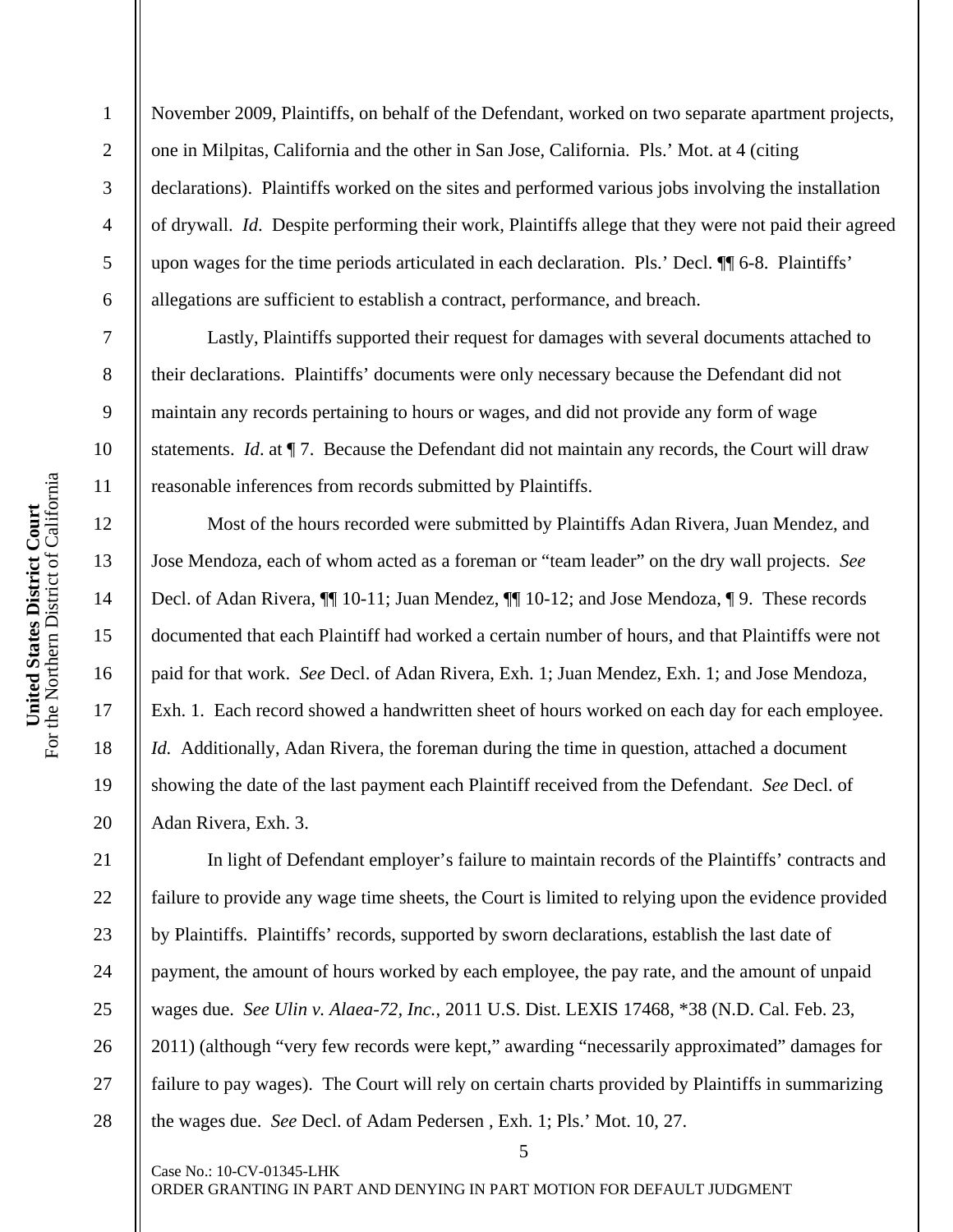Therefore, from the attached sworn declarations, each Plaintiff's unpaid hours worked were combined and multiplied by that Plaintiff's specific pay rate. Furthermore, additional amounts were awarded to specified Plaintiffs for wages that were earned prior to the period of September 2009 to November 2009, and were not subsequently paid. See Decl. of Adan Rivera, ¶ 9; Ariel Maya,  $\P$  10-12. This leads to the following award:

| <b>Name</b>           | <b>Pay Rate</b> | <b>Total Unpaid</b><br><b>Hours Worked</b> | <b>Total Wages Due</b>                                |
|-----------------------|-----------------|--------------------------------------------|-------------------------------------------------------|
| <b>Adan Rivera</b>    | \$20.00         | 205                                        | $$4,100.00+$                                          |
|                       |                 |                                            | \$1,608.00 (Unpaid amounts<br>from July/Aug. $2009$ ) |
| Ignacio Morales       | \$14.00         | 113.5                                      | \$1,589.00                                            |
| Juan Mendez           | \$15.00         | 314                                        | \$4,710.00                                            |
| Luis Mendez           | \$14.00         | 218                                        | \$3,052.00                                            |
| Rafael Mendez         | \$14.00         | 248                                        | \$3,472.00                                            |
| <b>Manuel Chavez</b>  | \$14.00         | 278                                        | \$3,892.00                                            |
| Manuel Valladolid     | \$14.00         | 62                                         | \$868.00                                              |
| <b>Enedino Castro</b> | \$20.00         | 481.5                                      | \$9,630.00                                            |
| Jose Bocanegra        | \$14.00         | 163.5                                      | \$2,289.00                                            |
| Daniel Arzate         | \$10.00         | 107.5                                      | \$1,075.00                                            |
| Marco Maya            | \$15.00         | 225                                        | \$3,375.00                                            |
| Jose Mendoza          | \$20.00         | 376                                        | \$7,520.00                                            |
| Ariel Maya            | \$15.00         | 15                                         | $$225.00+$                                            |
|                       |                 |                                            | \$944.05 (unpaid amount for<br>Aug./Sept. 2009)       |
| <b>TOTAL</b>          |                 |                                            | \$48,349.05                                           |

# **2. Failure to Pay Minimum Wage (Cal. Labor Code § 1194)**

California Labor Code Section 1194 provides that "any employee receiving less than the legal minimum wage . . . is entitled to recover in a civil action the unpaid balance of the full amount of this minimum wage . . . including interest thereon, reasonable attorney's fees, and costs of suit." See Cal. Labor Code § 1194.<sup>1</sup> Section 1194.2 entitles such employees to recover liquated

26

27

28

6

1

2

3

4

5

6

7

8

9

10

11

12

13

14

15

16

17

18

19

20

21

22

23

24

<sup>&</sup>lt;u>1</u> <sup>1</sup> Plaintiffs do not seek recovery of wages under Section 1194, but do argue that the alleged violation of Section 1194 forms the basis for its liquidated damages claim under Section 1194.2. *See* Pls.' Mot. at 13.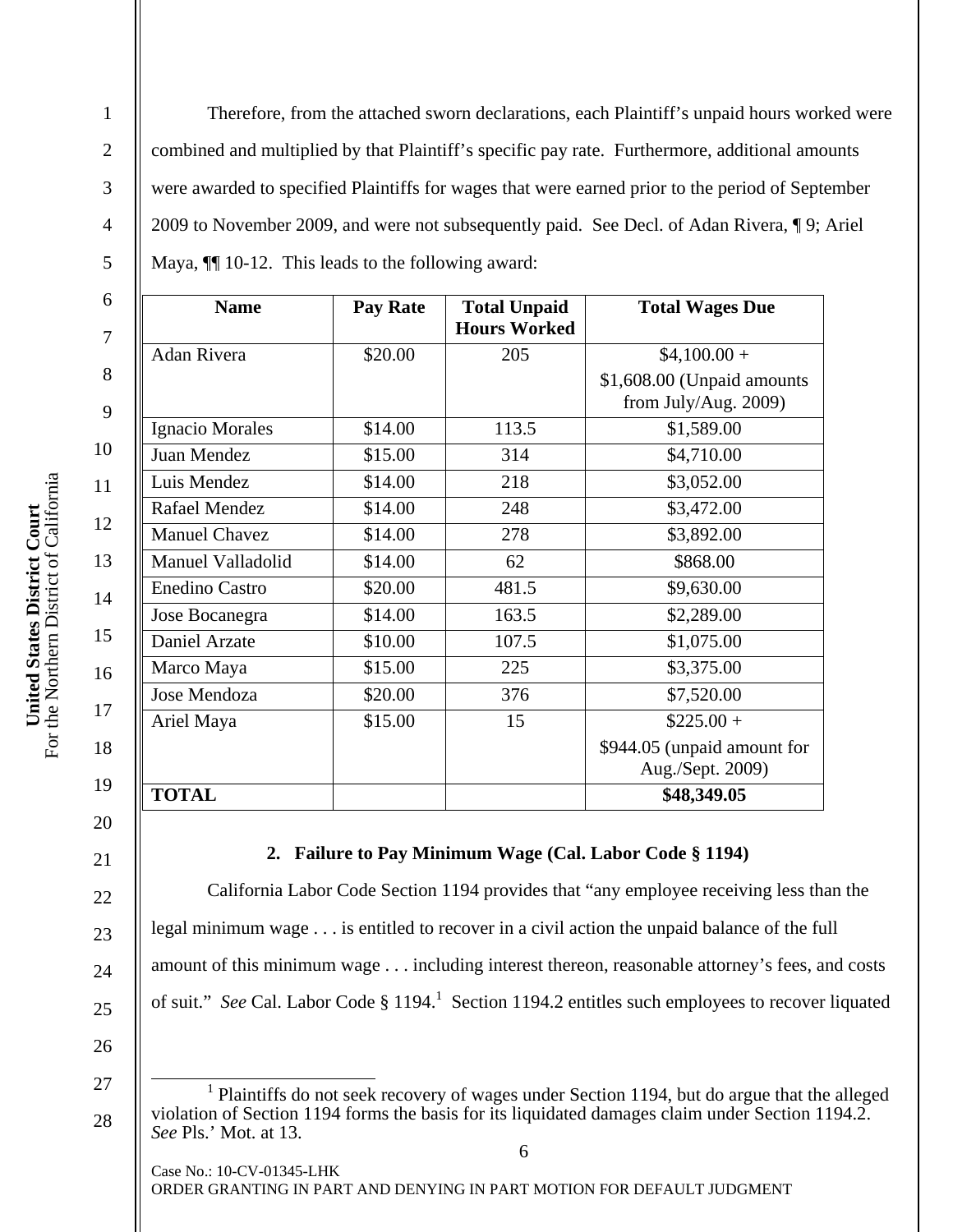1 2 3 damages "in the amount equal to the wages unlawfully unpaid and interest thereon." *See* Cal. Labor Code §1194.2. On the record and briefing before the Court, Plaintiffs have not established that they are

entitled to liquidated damages on top of the damages awarded under a breach of contract cause of action. The fact that Plaintiffs were not paid *any* wages for certain hours worked does technically constitute payment of a lesser amount than the required minimum wage; however, Plaintiffs have been awarded the wages that were earned under the breach of contract claim. Moreover, the earned wages are actually in excess of the current minimum wage of \$6.75 per hour. *See* 8 C.C.R. §11000(2). Plaintiffs have not pointed to any authority supporting their entitlement to recover *both* liquidated damages and contractual damages for unpaid wages. *Compare Armenta v. Osmose, Inc*., 135 Cal. App. 4th 314, 317-18 (2d Dist. 2005) (where plaintiffs abandoned their claim to recover for uncompensated time at their contractual hourly wage, and instead sought liquidated minimum wages under Section 1194.2, but did not seek or obtain both types of damages).

In these circumstances, therefore, Plaintiffs' claim for liquidated damages under California Labor Code Section 1194.2 is DENIED.

# **3. Failure to Pay Overtime (Cal. Labor Code § 1194)**

California Labor Code Section 1194(a) states that "any employee receiving less than . . . the legal overtime compensation applicable to the employee is entitled to recover in a civil action the unpaid balance of the full amount of this . . . overtime compensation, including interest thereon, reasonable attorney's fees, and costs of suit." *See* Cal. Labor Code § 1194. "Any work in excess of eight hours in one workday and any work in excess of 40 hours in any one workweek must be compensated at the rate of no less than one and one-half times the regular rate of pay for an employee." *See* Cal. Labor Code § 510(a).

7 Case No.: 10-CV-01345-LHK Here, nearly every Plaintiff provides a declaration stating that he worked overtime two times per week on average. *See* Pls.' Decl. ¶¶ 12-16. Plaintiffs state that a normal work week constituted working eight hours a day from 7:00 a.m. to 3:30 p.m. for five days a week. *Id.*  However, on about two days a week, Plaintiffs were required to work until about 5:00 or 6:00 p.m. *Id.* Moreover, Plaintiffs state that such overtime hours were not recorded. *Id.* In fact, Plaintiffs

ORDER GRANTING IN PART AND DENYING IN PART MOTION FOR DEFAULT JUDGMENT

4

5

6

7

8

9

10

11

12

13

14

15

16

17

18

19

20

21

22

23

24

25

26

27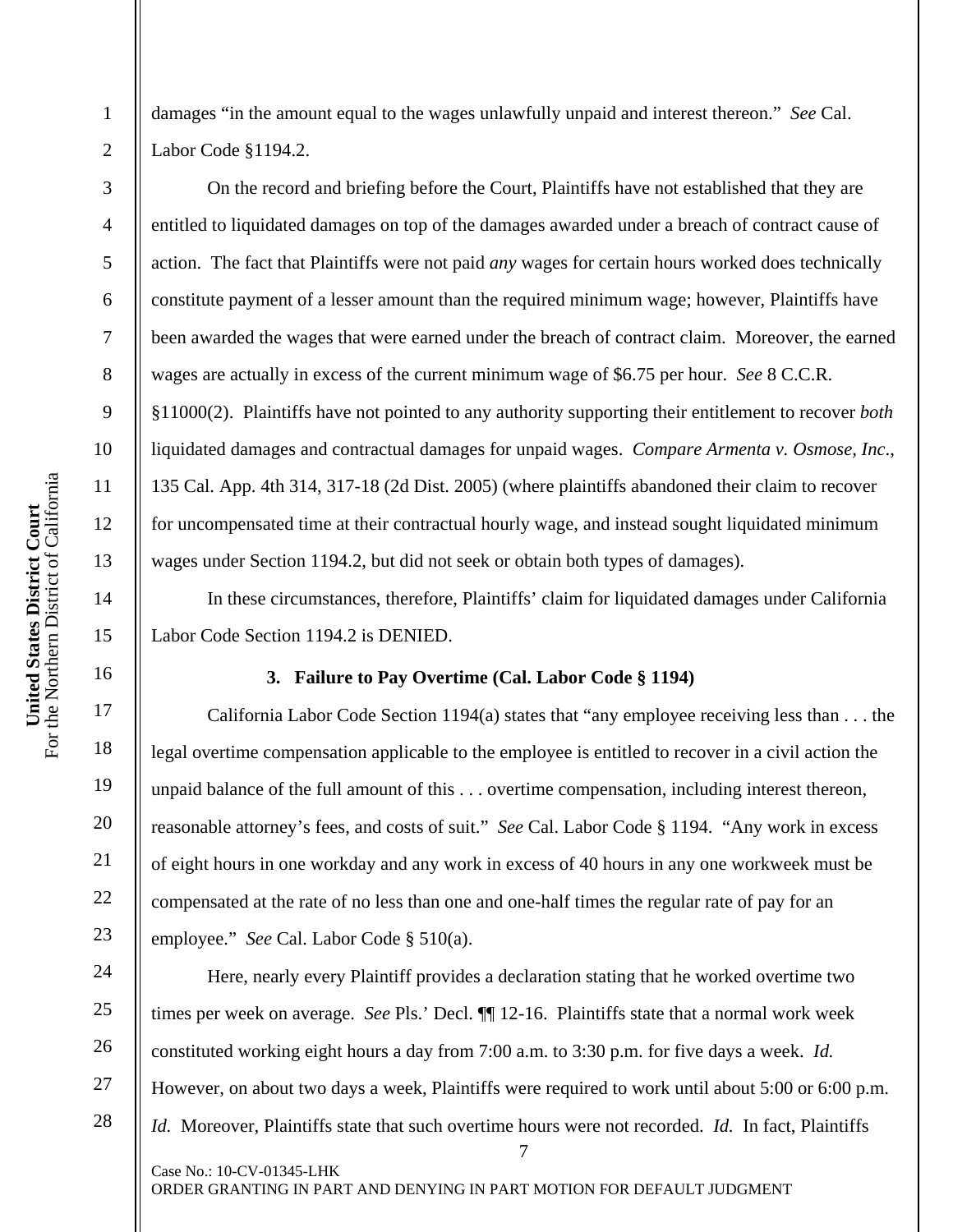1

2

3

4

5

6

7

allege that they were instructed by Defendant not to write down these overtime hours, and on limited occasions such hours were recorded, Defendant would "shave these hours off at the time of payroll accounting." *See* Pls.' Mot. at 16; Decl. of Jose Mendoza, ¶¶ 17-18. Since Defendant kept no records of overtime, the Court is left to draw reasonable inferences from Plaintiffs' evidence.

The only evidence before the Court is sworn declarations by Plaintiffs stating that they worked one and a half to two and a half hours of overtime about two times a week. *See* Pls.' Decl. ¶¶ 12-16. However, as stated above, the Court will not penalize Plaintiffs for being imprecise or approximate in their evidence since this was solely caused by the Defendant's failure to adequately maintain records. *See Ulin*, 2011 U.S. Dist. LEXIS 17468, \*38 (approximating overtime damages where very few records were kept). The burden is on the Defendant to bring forth record evidence, and since Defendant has failed to appear in this litigation, Plaintiffs' evidence stands unrefuted. The Court can reasonably infer that each Plaintiff worked at least three hours of overtime a week.

To calculate overtime wages due, the Court first looks to the overtime compensation rate of each Plaintiff (1.5 times the standard pay rate) and multiplies that rate by the number of unpaid overtime hours. This leads to the following award:

| <b>Name</b>           | <b>Overtime</b><br><b>Pay Rate</b> | <b>Unpaid Overtime</b><br><b>Hours</b> | <b>Overtime Due</b> |
|-----------------------|------------------------------------|----------------------------------------|---------------------|
| Adan Rivera           | \$30.00                            | 18                                     | \$540.00            |
| Ignacio Morales       | \$21.00                            | 9                                      | \$189.00            |
| Juan Mendez           | \$22.50                            | 24                                     | \$540.00            |
| Luis Mendez           | \$21.00                            | 18                                     | \$378.00            |
| Rafael Mendez         | \$21.00                            | 21                                     | \$441.00            |
| <b>Manuel Chavez</b>  | \$21.00                            | 21                                     | \$441.00            |
| Manuel Valladolid     | \$21.00                            | 6                                      | \$126.00            |
| <b>Enedino Castro</b> | \$30.00                            | 39                                     | \$1,170.00          |
| Jose Bocanegra        | \$21.00                            | 15                                     | \$315.00            |
| Daniel Arzate         | \$15.00                            | 9                                      | \$135.00            |
| Marco Maya            | \$22.50                            | 18                                     | \$405.00            |
| Jose Mendoza          | \$30.00                            | 30                                     | \$900.00            |
| Ariel Maya            | \$22.50                            | 3                                      | \$67.50             |
| <b>TOTAL</b>          |                                    |                                        | \$5,647.50          |

28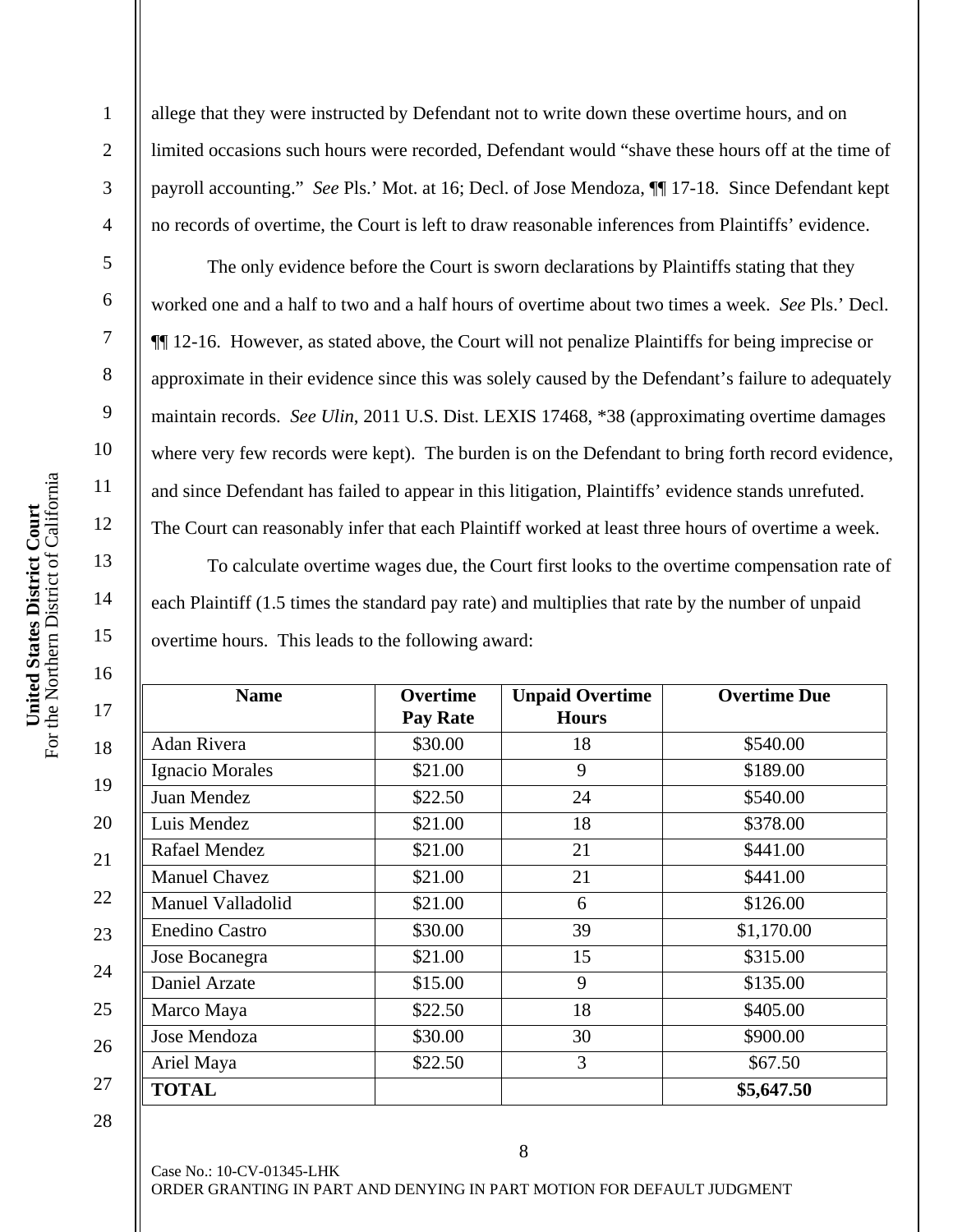# **4. Willful Failure to Pay Overtime (Fair Labor Standards Act, 29 U.S.C. § 216(b))**

Plaintiff seeks an award of liquidated damages under the Fair Labor Standards Act (FLSA) for Defendant's willful failure to pay overtime. Under FLSA, "[a]ny employer who violates the provisions of section 206 or section 207 of this title shall be liable to the employee or employees affected in the amount of their unpaid minimum wages, or their unpaid overtime compensation, as the case may be, *and in an additional equal amount as liquidated damages*." 29 U.S.C. § 216(b) (emphasis added). Section 207 prohibits any employer from employing any of his employees for a workweek longer than forty hours unless such employee receives compensation for those hours at a rate not less than one and one-half times the regular rate at which he is employed. 29 U.S.C. §  $207(a)(1)$ .

Section 216(b) clearly mandates that when overtime is not properly provided to employees, liquidated damages must be additionally awarded to such employees in the amount equal to the amount already owed. 29 U.S.C. § 216(b). Section 260, however, makes liquidated damages discretionary where the employer proves that the failure to pay overtime was both in good faith and based upon such reasonable grounds that it would be unfair to impose liquidated damages upon the employer. 29 U.S.C. § 260. "Under 29 U.S.C. § 260, the employer has the burden of establishing subjective and objective good faith in its violation of the FLSA." *See Local 246 Utility Workers Union of America v. Southern California Edison Co.*, 83 F.3d 292, 297-298 (9th Cir. 1996).

Here, Defendant has not participated in the litigation and has not provided any mitigating reasons for noncompliance. As indicated above, Plaintiffs have provided written declarations that adequately describe the amount of overtime worked. *See generally* Pls.' Decl. ¶¶ 12-16. Moreover, as the Court has already awarded unpaid overtime wages, Plaintiffs are also entitled to liquidated damages in the same amount. *See Seminiano v. Xyris Enter.*, 2011 U.S. Dist. LEXIS 4298, \*10 (C.D. Cal. Jan. 18, 2011) (finding that plaintiffs were owed liquidated damages under FLSA in the amount equal to plaintiffs' unpaid overtime wages).

Therefore, the Court will award the same amount of liquidated damages under the FLSA as was awarded under California Labor Code Section 1194. This leads to the following award:

1

2

3

4

5

6

7

8

9

10

11

12

13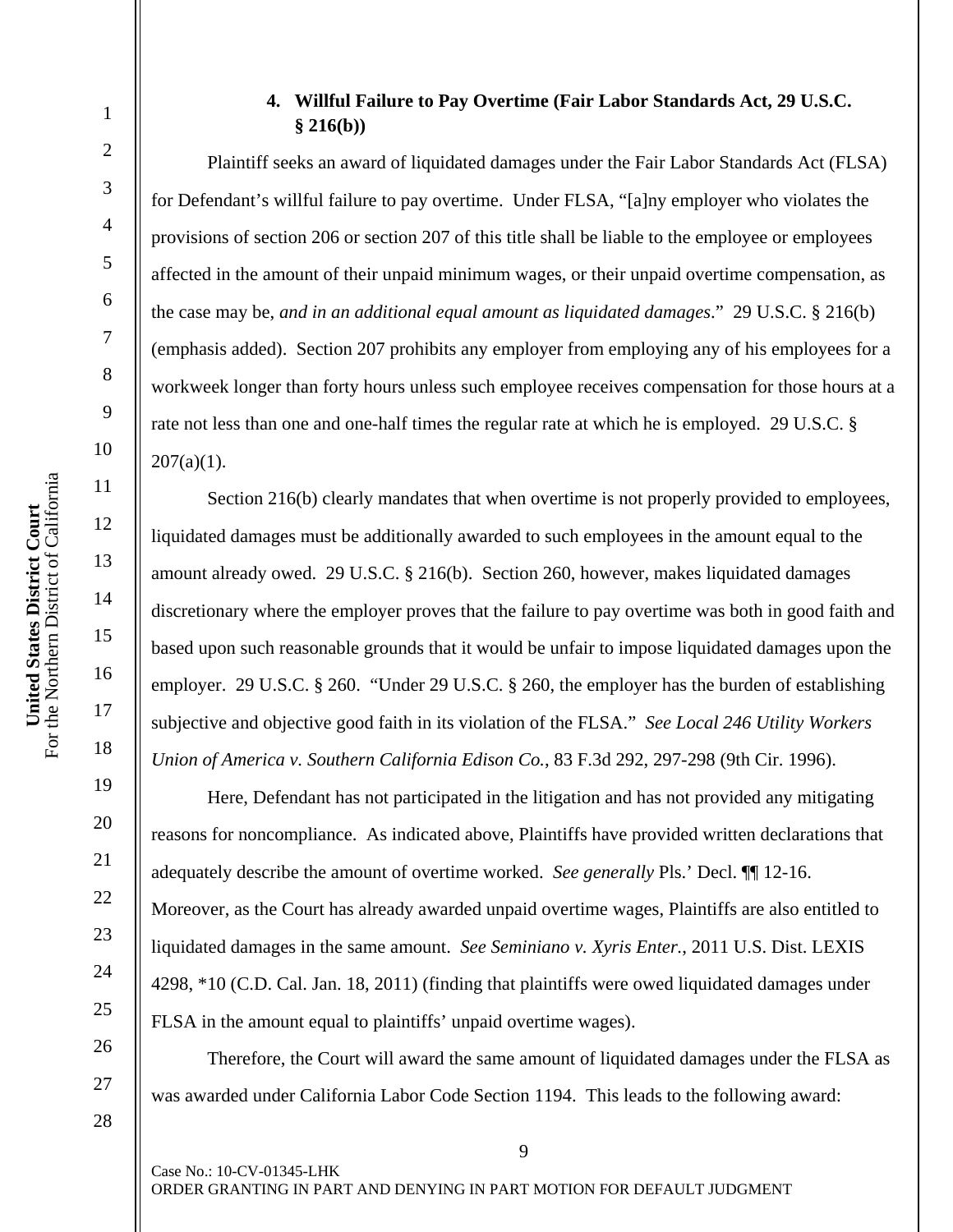| <b>Name</b>           | <b>Overtime</b><br><b>Pay Rate</b> | <b>Unpaid Overtime</b><br><b>Hours</b> | <b>Overtime Due</b> |
|-----------------------|------------------------------------|----------------------------------------|---------------------|
| <b>Adan Rivera</b>    | \$30.00                            | 18                                     | \$540.00            |
| Ignacio Morales       | \$21.00                            | 9                                      | \$189.00            |
| Juan Mendez           | \$22.50                            | 24                                     | \$540.00            |
| Luis Mendez           | \$21.00                            | 18                                     | \$378.00            |
| Rafael Mendez         | \$21.00                            | 21                                     | \$441.00            |
| <b>Manuel Chavez</b>  | \$21.00                            | 21                                     | \$441.00            |
| Manuel Valladolid     | \$21.00                            | 6                                      | \$126.00            |
| <b>Enedino Castro</b> | \$30.00                            | 39                                     | \$1,170.00          |
| Jose Bocanegra        | \$21.00                            | 15                                     | \$315.00            |
| Daniel Arzate         | \$15.00                            | 9                                      | \$135.00            |
| Marco Maya            | \$22.50                            | 18                                     | \$405.00            |
| Jose Mendoza          | \$30.00                            | 30                                     | \$900.00            |
| Ariel Maya            | \$22.50                            | 3                                      | \$67.50             |
| <b>TOTAL</b>          |                                    |                                        | \$5,647.50          |

### **5. Failure to Provide Meal Period Claims (Cal. Labor Code § 226.7)**

California Labor Code Section 226.7 provides that "[n]o employer shall require any employee to work during any meal or rest period . . . ." Cal. Labor Code § 226.7(a). An employer is required to provide employees with a meal period of not less than 30 minutes if the employee is employed for more than five hours per day. Cal. Labor Code § 512. "If an employer fails to provide an employee a meal period or rest period . . . the employer shall pay the employee one additional hour of pay at the employee's regular rate of compensation for each work day that the meal or rest period is not provided." Cal. Labor Code § 226.7(b).

Here, nearly every Plaintiff provides a sworn declaration that states that they were denied an uninterrupted thirty minute meal break two times per week on average. *See* Pls.' Decl. ¶¶ 13- 16. Defendant has not appeared, and thus has not refuted Plaintiffs' evidence. *See Ulin*, 2011 U.S. Dist. LEXIS 17468, \*44-46 (despite no records being kept, awarding damages for failure to provide meal periods based on plaintiff's unrefuted testimony). Therefore, the Court will apply the standard pay rate of each Plaintiff and multiply it by the number of meal periods not provided. This leads to the following award:

Case No.: 10-CV-01345-LHK

ORDER GRANTING IN PART AND DENYING IN PART MOTION FOR DEFAULT JUDGMENT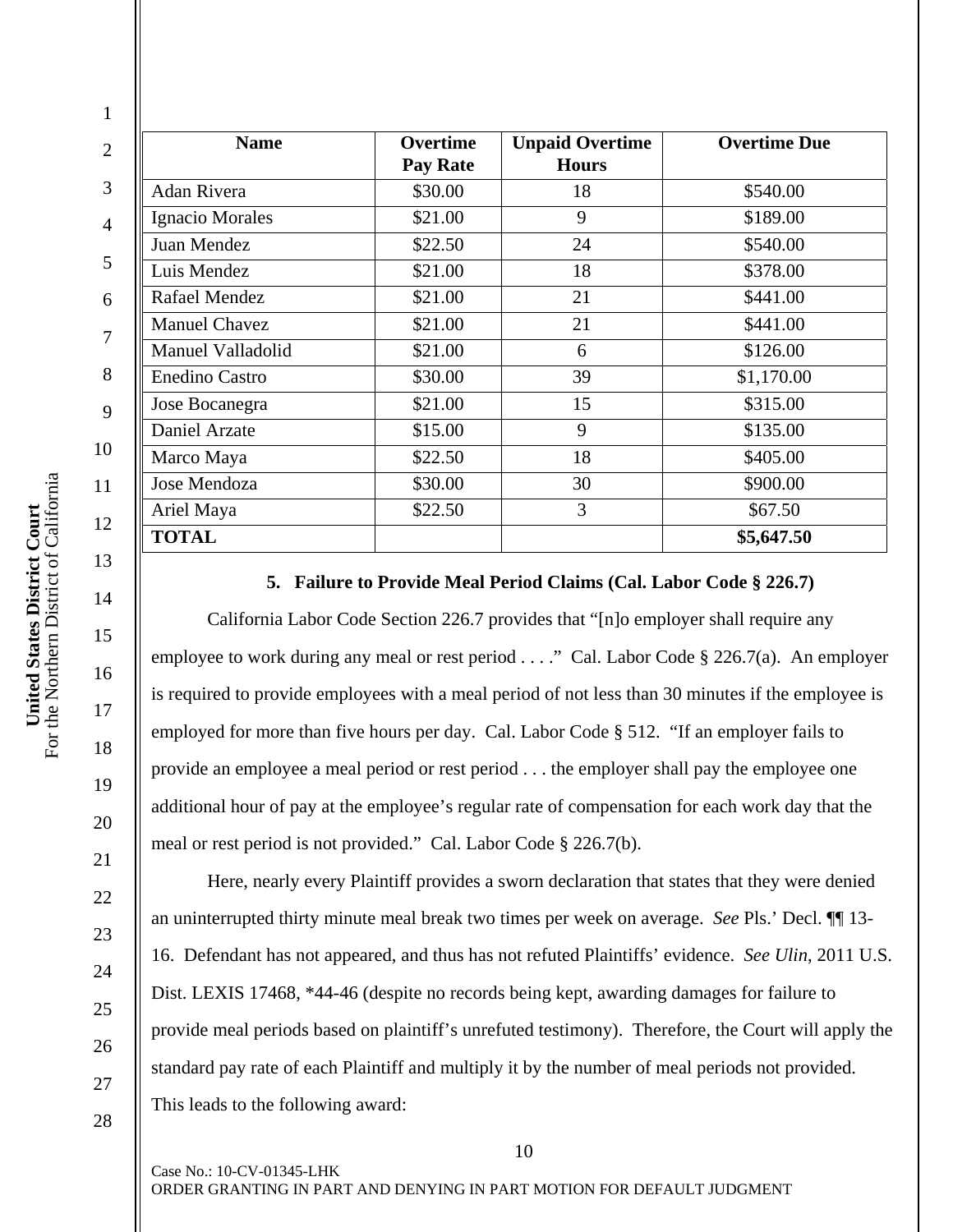| <b>Name</b>           | <b>Pay Rate</b> | <b>Meal Periods Not</b><br><b>Provided</b> | <b>Mealtime Pay Due</b> |
|-----------------------|-----------------|--------------------------------------------|-------------------------|
| Adan Rivera           | \$20.00         | 12                                         | \$240.00                |
| Ignacio Morales       | \$14.00         | 6                                          | \$84.00                 |
| Juan Mendez           | \$15.00         | 16                                         | \$240.00                |
| Luis Mendez           | \$14.00         | 12                                         | \$168.00                |
| Rafael Mendez         | \$14.00         | 14                                         | \$196.00                |
| <b>Manuel Chavez</b>  | \$14.00         | 14                                         | \$196.00                |
| Manuel Valladolid     | \$14.00         | $\overline{4}$                             | \$56.00                 |
| <b>Enedino Castro</b> | \$20.00         | 26                                         | \$520.00                |
| Jose Bocanegra        | \$14.00         | 10                                         | \$140.00                |
| Daniel Arzate         | \$10.00         | 6                                          | \$60.00                 |
| Marco Maya            | \$15.00         | 12                                         | \$180.00                |
| <b>Jose Mendoza</b>   | \$20.00         | 20                                         | \$400.00                |
| Ariel Maya            | \$15.00         | $\overline{2}$                             | \$30.00                 |
| <b>TOTAL</b>          |                 |                                            | \$2,510.00              |

# **6. Willful Failure to Pay Plaintiffs All Wages Due Upon Termination (Cal. Labor Code § 200(a))**

California Labor Code Section 203 provides that "[i]f an employer willfully fails to pay, without abatement or reduction, . . . any wages of an employee who is discharged or who quits, the wages of the employee shall continue as a penalty from the due date thereof at the same rate until paid or until an action therefor is commenced; but the wages shall not continue for more than 30 days." Cal. Lab. Code § 203(a). Upon discharge, the employees' earned and unpaid wages are due within 72 hours. Cal. Lab. Code § 201(a).

11 Case No.: 10-CV-01345-LHK An employer effectuates a "discharge" not only when it fires an employee from ongoing employment, but also when it releases the employee upon completion of particular job assignment or time duration for which he or she was hired. *See Smith v. Superior Court*, 39 Cal. 4th 77, 92 (2006). Additionally, the meaning of "willful" under Section 203 "is that an employer has intentionally failed or refused to perform an act which was required to be done." *See Amaral*, 163 Cal. App. 4th at 1201. "The employer's refusal to pay need not be based on a deliberate evil purpose to defraud workmen of wages which the employer knows to be due." *Id.* Pursuant to 8 Cal. Code. Reg. § 13520: "A willful failure to pay wages within the meaning of Labor Code Section 203 occurs when an employer intentionally fails to pay wages to an employee when those

ORDER GRANTING IN PART AND DENYING IN PART MOTION FOR DEFAULT JUDGMENT

13

14

15

16

17

18

19

20

21

22

23

24

25

26

27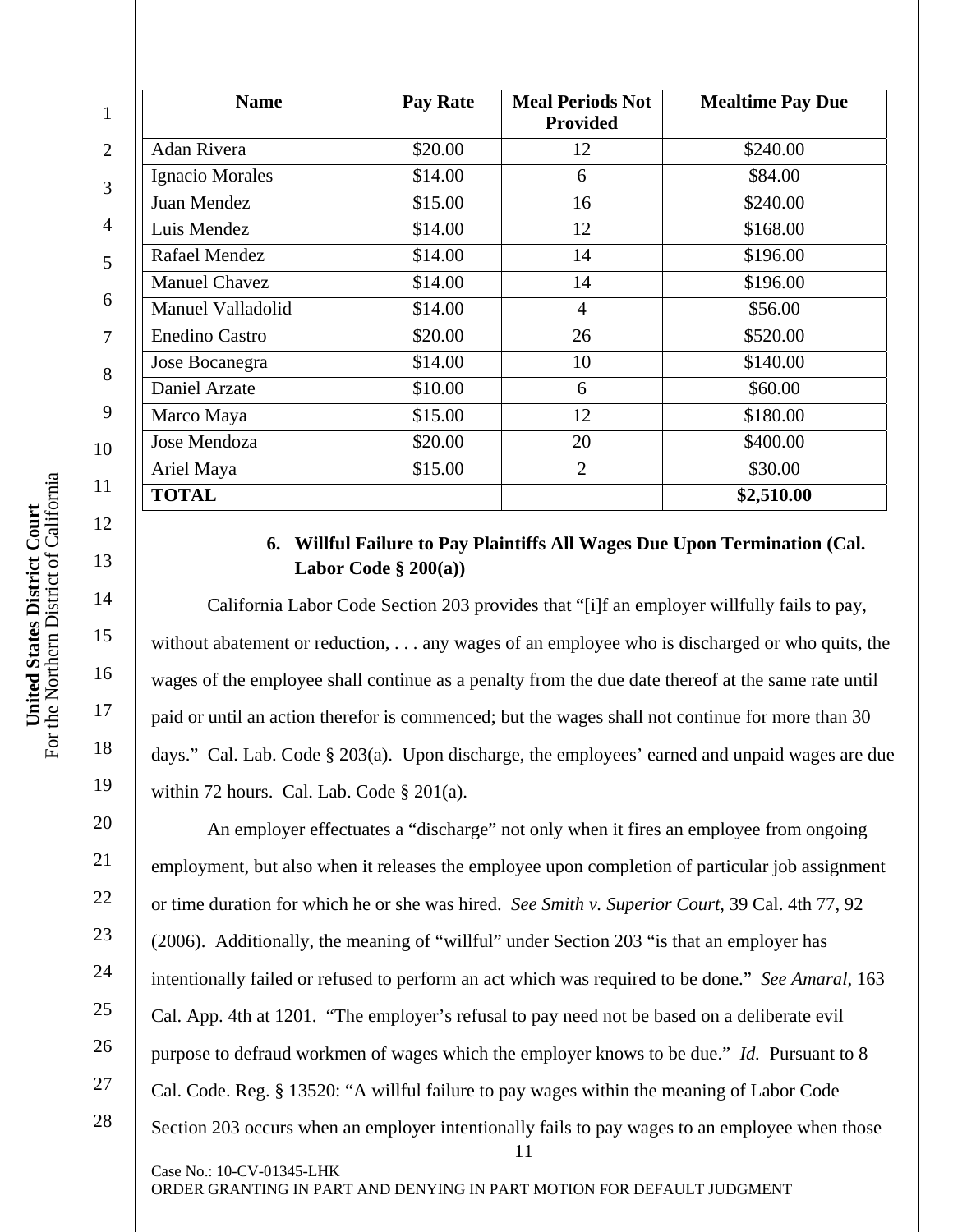wages are due. However, a good faith dispute that any wages are due will preclude imposition of waiting time penalties under Section 203. A 'good faith dispute' that any wages are due occurs when an employer presents a defense, based in law or fact which, if successful, would preclude any recovery on the part of the employee."

Here, according to the evidence provided, Plaintiffs were not paid certain earned wages at all, let alone within 72 hours of discharge as required by California statute. Defendant has not provided any justification for noncompliance or raised a "good faith dispute" that wages are due to Plaintiffs. Thus, the Court must find in favor of Plaintiffs. Because the statutory maximum of 30 days has clearly elapsed, the maximum amount afforded by Section 203 is appropriate. *See Seminiano*, 2011 U.S. Dist. LEXIS 4298, \*10 (awarding damages for continuing wages pursuant to Section 203).

Therefore, the Court will apply the pay rate of each Plaintiff for a standard work day and multiply it by the statutory maximum of 30 days. This leads to the following award:

| <b>Name</b>           | Pay per 8-hour<br>Day | <b>30 Day Statutory</b><br><b>Maximum</b> | <b>Amount Due Under Cal.</b><br>Labor Code § 203 |
|-----------------------|-----------------------|-------------------------------------------|--------------------------------------------------|
| Adan Rivera           | \$160.00              | 30                                        | \$4,800.00                                       |
| Ignacio Morales       | \$112.00              | 30                                        | \$3,360.00                                       |
| Juan Mendez           | \$120.00              | 30                                        | \$3,600.00                                       |
| Luis Mendez           | \$112.00              | 30                                        | \$3,360.00                                       |
| Rafael Mendez         | \$112.00              | 30                                        | \$3,360.00                                       |
| <b>Manuel Chavez</b>  | \$112.00              | 30                                        | \$3,360.00                                       |
| Manuel Valladolid     | \$112.00              | 30                                        | \$3,360.00                                       |
| <b>Enedino Castro</b> | \$160.00              | 30                                        | \$4,800.00                                       |
| Jose Bocanegra        | \$112.00              | 30                                        | \$3,360.00                                       |
| Daniel Arzate         | \$80.00               | 30                                        | \$2,400.00                                       |
| Marco Maya            | \$120.00              | 30                                        | \$3,600.00                                       |
| Jose Mendoza          | \$160.00              | 30                                        | \$4,800.00                                       |
| Ariel Maya            | \$120.00              | 30                                        | \$3,600.00                                       |
| <b>TOTAL</b>          |                       |                                           | \$47,760.00                                      |

- 26 27
- 28

Case No.: 10-CV-01345-LHK ORDER GRANTING IN PART AND DENYING IN PART MOTION FOR DEFAULT JUDGMENT

12

1

2

3

4

5

6

7

8

9

10

11

12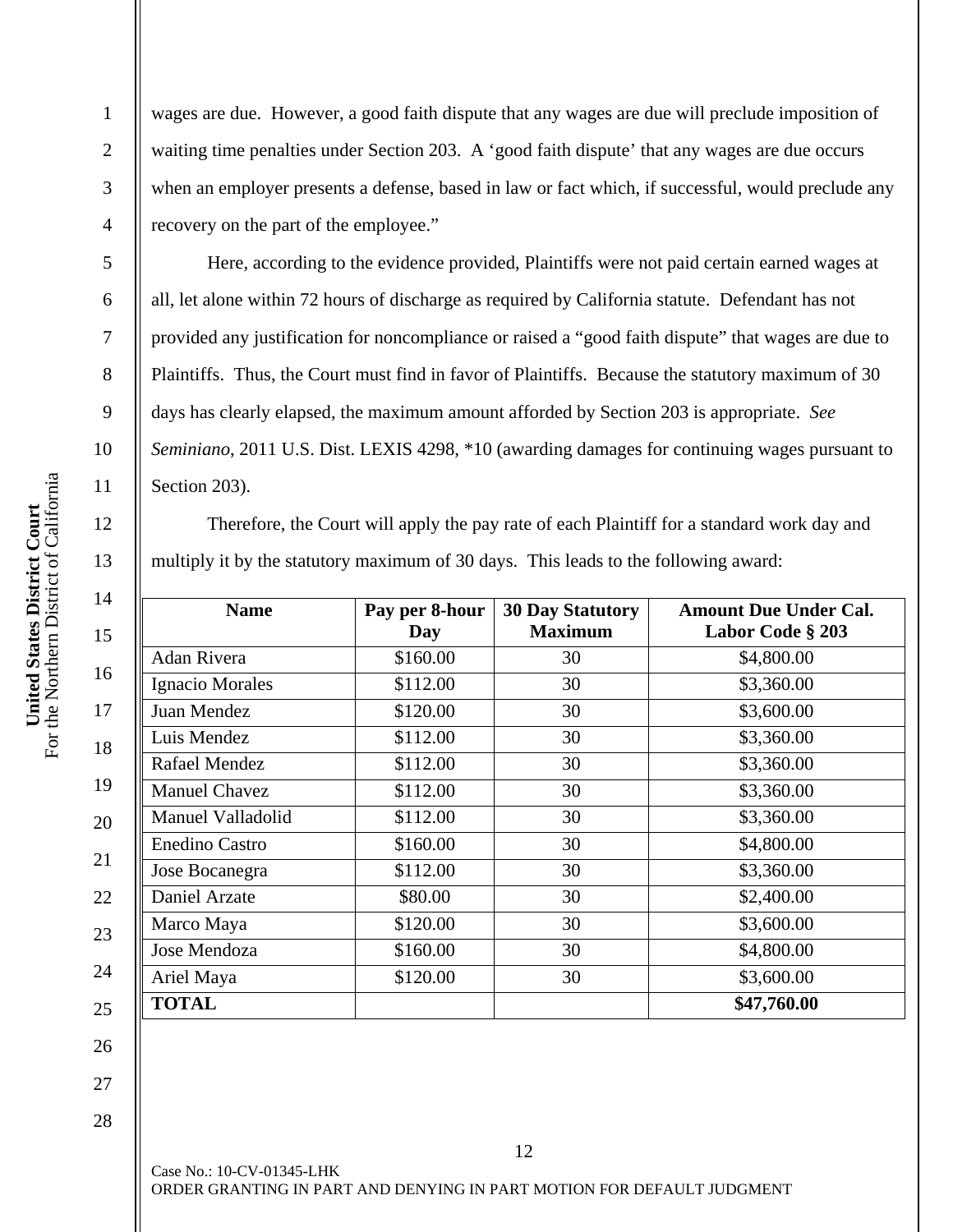### **7. Failure to Provide Wage Statements (Cal. Labor Code § 226(a))**

California Labor Code § 226(a) mandates that an employer "furnish each of his or her employees ... an accurate itemized statement in writing showing (1) gross wages earned, (2) total hours worked by the employee. . . ." Cal. Lab. Code § 226(a). Under subsection (e) of the same provision: "[a]n employee suffering injury as a result of a knowing and intentional failure by an employer to comply with [section 226(a)] is entitled to recover the greater of all actual damages or fifty dollars (\$50) for the initial pay period in which a violation occurs and one hundred dollars (\$100) per employee for each violation in a subsequent pay period, not exceeding an aggregate penalty of four thousand dollars  $(\$4,000)$ ...." Cal. Lab. Code  $§$  226(e).

Under Section 226(a), the employee suffers an "injury" when an employer fails to provide an employee with accurate, itemized wage statements. *See Kisliuk v. ADT Sec. Services, Inc.*, 263 F.R.D. 544, 548-49 (C.D. Cal. 2008) ("actual injury may consist of impairment or diminution . . . of a right,' such as Plaintiff's right to receive an itemized pay statement."). Plaintiffs' unrefuted evidence sufficiently establishes injury for purposes of Section 226(a). The statute also requires a "knowing and intentional failure" to furnish the wage statements. Cal. Lab. Code § 226(e). Here, Defendant failed to provide any statements or pay stubs as required by law, failed to keep a complete record of hours worked and wage statements, and instructed employees not to keep or write down overtime hours. *See* Pls. Decl.  $\P$  12-16. Courts in similar situations have found that such conduct constitutes a knowing and willful violation of Section 226. *See Perez v. Safety-Kleen Sys.*, 2007 U.S. Dist. LEXIS 48308, \*24-25 (N.D. Cal. June 27, 2007) (defendant's failure to provide accurate wage statements is a knowing and intentional violation under Section 226, and is not excused by defendant's alleged ignorance of requirement to record wage statements); *see also Ulin v. Lovell's Antique Gallery*, 2010 U.S. Dist. LEXIS 99153, \*55-56 (N.D. Cal. Sept. 22, 2010) (defendants' failure to provide any wage statements for a three-year period is by itself a knowing and willful violation of Section 226). Defendant, not having appeared, presents no argument or evidence to the contrary. The Court finds that Defendant's failure to keep and provide records of wage statements and instructions to employees not to keep their own records provide sufficient grounds to establish a knowing and willful violation.

1

2

3

4

5

6

7

8

9

10

11

12

13

14

15

16

17

18

19

20

 $21$ 

22

23

24

25

26

27

28

13

ORDER GRANTING IN PART AND DENYING IN PART MOTION FOR DEFAULT JUDGMENT

Case No.: 10-CV-01345-LHK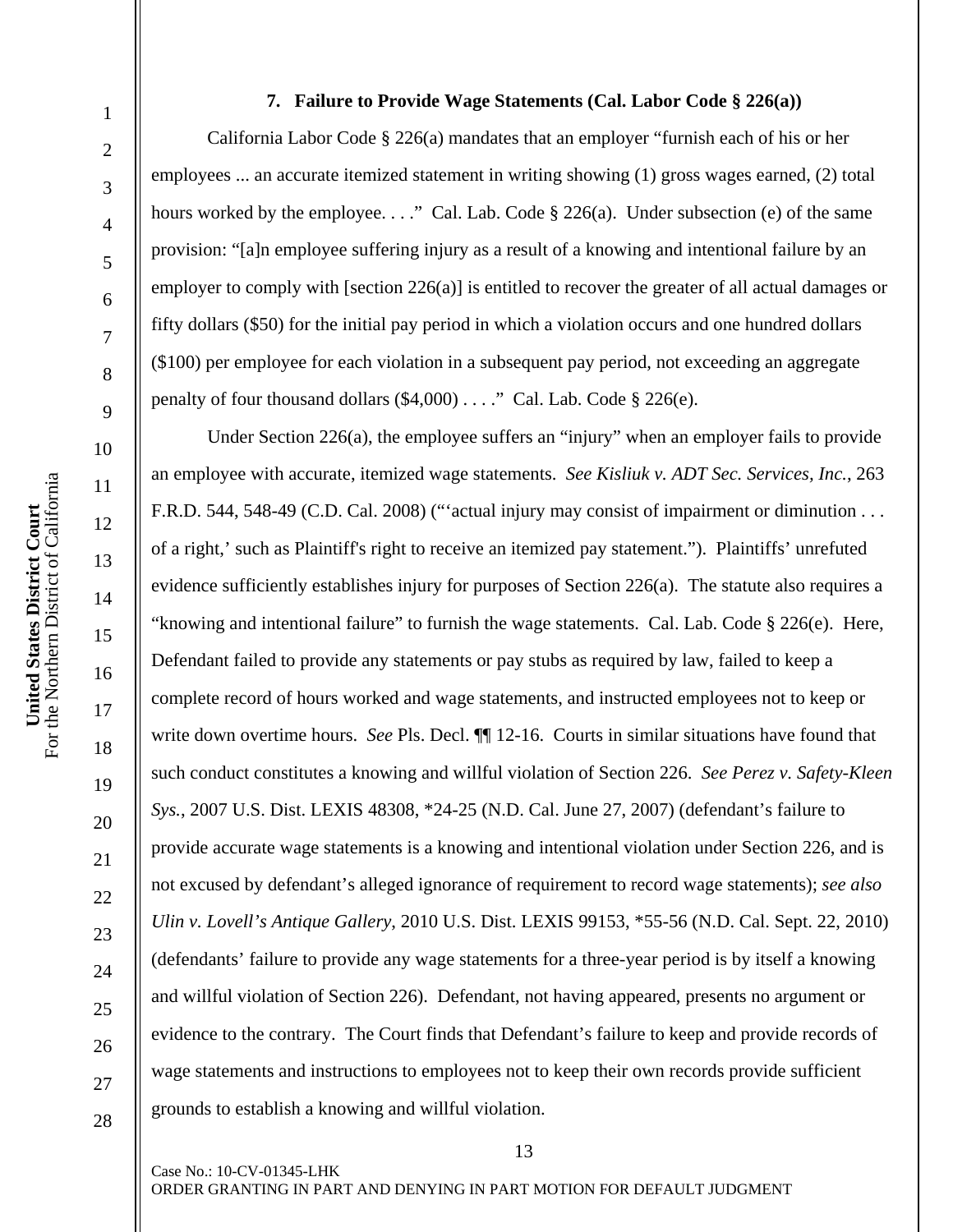The statute permits the employee to recover the greater of all the actual damages or the statutory damages. Cal. Lab. Code § 226(e). As actual damages stemming from the injury cannot be specifically ascertained, the Court will award statutory damages. The Court will apply the statutory rate of \$50.00 for the first pay period, and \$100.00 for each subsequent pay period. This leads to the following award:

| <b>Name</b>           | <b>Work Weeks</b><br>without Wage<br><b>Statements</b> | <b>Statutory Damages</b><br>under Cal. Labor Code<br>§ 226(a) |
|-----------------------|--------------------------------------------------------|---------------------------------------------------------------|
| <b>Adan Rivera</b>    | 6                                                      | \$550.00                                                      |
| Ignacio Morales       | 3                                                      | \$250.00                                                      |
| Juan Mendez           | 8                                                      | \$750.00                                                      |
| Luis Mendez           | 6                                                      | \$550.00                                                      |
| Rafael Mendez         | 7                                                      | \$650.00                                                      |
| <b>Manuel Chavez</b>  | 7                                                      | \$650.00                                                      |
| Manuel Valladolid     | $\overline{2}$                                         | \$150.00                                                      |
| <b>Enedino Castro</b> | 13                                                     | \$1250.00                                                     |
| Jose Bocanegra        | 5                                                      | \$450.00                                                      |
| Daniel Arzate         | 3                                                      | \$250.00                                                      |
| Marco Maya            | 6                                                      | \$550.00                                                      |
| Jose Mendoza          | 10                                                     | \$950.00                                                      |
| Ariel Maya            | 1                                                      | \$50.00                                                       |
| <b>TOTAL</b>          |                                                        | \$7,050.00                                                    |

19

20

21

22

23

24

25

26

27

28

1

2

3

4

5

Case No.: 10-CV-01345-LHK ORDER GRANTING IN PART AND DENYING IN PART MOTION FOR DEFAULT JUDGMENT